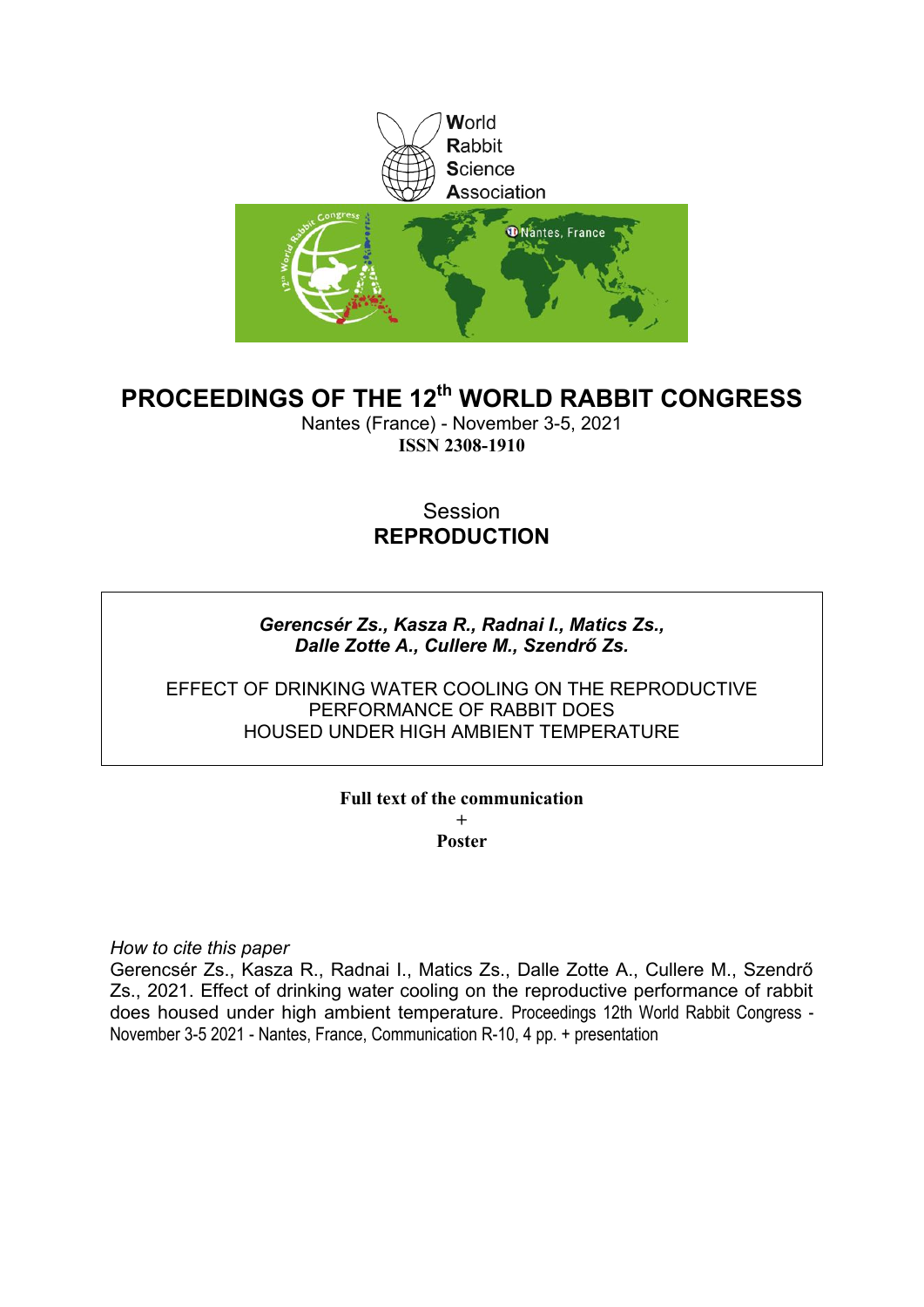# **EFFECT OF DRINKING WATER COOLING ON THE REPRODUCTIVE PERFORMANCE OF RABBIT DOES HOUSED UNDER HIGH AMBIENT TEMPERATURE**

**Gerencsér Zs.<sup>1</sup> \*, Kasza R.<sup>1</sup> , Radnai I.<sup>1</sup> , Matics Zs.<sup>1</sup> , Dalle Zotte A.<sup>2</sup> , Cullere M.<sup>2</sup> , Szendrő Zs.<sup>1</sup>**

<sup>1</sup>Institute of Animal Science, Kaposvár University, 40 Guba S. str., H-7400 Kaposvár, Hungary <sup>3</sup>Department of Animal Medicine, Production and Health, University of Padova, Agripolis, Viale dell'Università 16, 35020 Legnaro, Padova, Italy \*Corresponding author: gerencser.zsolt@ke.hu

#### **ABSTRACT**

The aim of the study was to examine the effect of cooled water at high ambient temperature on the reproductive performance of rabbit does. The experiment was conducted at Kaposvár University with Pannon Ka multiparous rabbit does which were housed in two air-conditioned rooms where the average ambient temperature were 20  $^{\circ}$ C and 28  $^{\circ}$ C. Specifically, three groups (n=30 does/group) were formed: in the positive control group (PC) the ambient temperature was 20  $^{\circ}$ C and the drinking water was not cooled, in the negative control group (NC) the ambient temperature was 28 °C and the drinking water was not cooled and in case of TP group the ambient temperature was on 28 °C and the drinking water was cooled. Rabbits were housed in wire-mesh cages and fed *ad libitum* with commercial diet. For the experiment, two reproduction cycles were examined with the same rabbit does. During the first cycle, the cooled water's temperature was 17-18 °C and in the second cycle it was 12 °C. In both cycles, the PC group displayed better feed intake, litter size, litter weight were and lower suckling mortality compared to both the NC and TP groups. No differences were observed between NC and TP groups. It was concluded that cooling the drinking water was not a good strategy to improve the reproductive performance of rabbit does kept under high ambient temperature.

**Key words**: Rabbit does, Reproductive performance, High ambient temperature, Cooled water

#### **INTRODUCTION**

Rabbit doe is exposed to high stress during pregnancy and lactation period: energy requirement increase consistently during lactation and feed intake is not sufficient to cover it, which results in the mobilization of the own reserves (Xiccato and Trocino, 2010). In order to prevent a further exacerbation of this aspect, during this period it is particularly important to ensure proper environmental conditions for the rabbits, with The lower and upper limits of the ambient temperature being 15 and 30 °C, respectively (McEwen and Heath, 1973). At high temperatures, i.e. heat stress, feed consumption, gestation rate, litter size, litter weight and milk production of rabbits decrease (Marai, 2002). In order to reduce the negative effects of heat stress, several methods are applied in production, mainly technological but also different feeding methods. Cooling of drinking water has been tested in several experiments with or without vitamin supplementation (Mousa-Balabel, 2004; Yassein *et al.*, 2008; El-Saidy *et al*., 2016). In general, water cooling showed to improve the production of the rabbits; specifically, pregnancy rates, litter size, litter weight and milk production were more favorable. Therefore, the purpose of the present experiment was to investigate how the cooled drinking water affects the production of rabbits at high ambient temperature.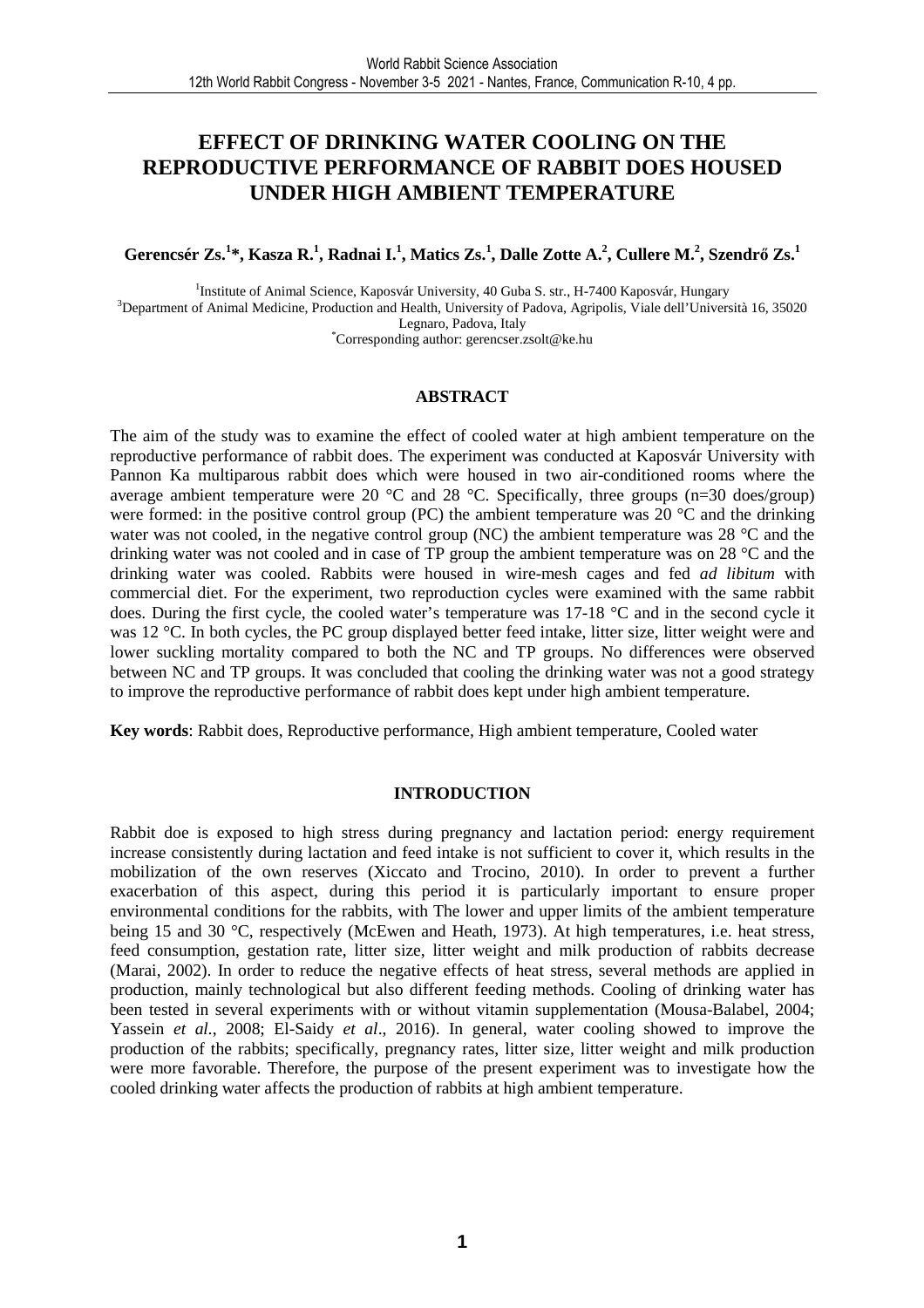### **MATERIALS AND METHODS**

The study was performed in the rabbit farm of the Kaposvár University (Hungary) with Pannon Ka multiparous (3-5th parturition) rabbit does. The rabbit doe were housed in wire mesh cages (57 x 38 x 30 cm), located in rooms equipped with air-conditioning system. Each cage had a nest box (25 x 38 cm), feeding and watering facilities. The rooms were illuminated for 16 hours daily. The rabbit does were fed *ad libitum* with commercial pelleted feed (energy: 10.93 MJ DE/ kg, crude protein: 18.06%, crude fiber: 15.33%) and drinking water was freely available from nipple drinkers. The rabbit does were re-inseminated on the  $25<sup>th</sup>$  day after kindling and the kits were weaned at 35 days. Litter equalization was done within group.

The effect of drinking water cooling was examined during two consecutive reproductive cycles.

#### **Cycle 1:**

Based on the room- and water temperature, n=3 experimental groups were formed: a Positive control (PC; n=30) in which the room temperature was 20  $^{\circ}$ C and the water was not cooled (19  $^{\circ}$ C); a Negative control (NC;  $n=30$ ) in which the room temperature was 28 °C and the water was not cooled (28 °C), and a group Cooled water (Temperated: TP;  $n=30$ ) where the room temperature was 28 °C and the water was 17-18 °C.

The experiment started when the rabbit does were in the last week of pregnancy. During the investigation the kindling rate, the body weight of does at kindling, the feed consumption, the litter size (total, alive, at 21 and 35 d), the litter weight at 21 and 35 d and the body weight of kits at 21 and 35 d were registered. The mortality was checked daily.

#### **Cycle 2:**

The experimental design was similar as that of Cycle 1: a Positive control (PC; n=29): the room temperature was 20 °C and the water was not cooled (19 °C); a Negative control (NC; n=29): the room temperature was 28 °C and the water was not cooled (28 °C) and a Cooled water group (Temperated: TP; n=28): the room temperature was 28 °C but the water was cooled to 12 °C.

In the first half of the pregnancy, the water temperature of the TP group was 17-18 °C and the other half of the pregnancy and the lactation period it was cooled to 12<sup>o</sup>C. During the Cycle 2, the same productive data of the Cycle 1 were recorded. During the whole experiment, the air- and water temperature and the relative humidity of the rooms were registered every 30 min with an EBI 300 USB data collector (ebro Electronic GmbH, Ingolstadt).

The reproductive performance of rabbit does were analyzed by one-way ANOVA using R-project software package.

#### **RESULTS AND DISCUSSION**

#### **Cycle 1**

Body weight of does and kindling rate were not influenced by the tested effect, thus showing similar outcomes in the three experimental groups (Table 1). Similarly, no differences were found in the number of total born, born alive and stillborn kits in the three groups. In contrast, the litter size at 21 and 35 d was significantly higher in the PC than in the NC and TP groups, the latter groups showing similar results (P<0.001).

Coherently with our findings, Abdel-Samee (1997) observed higher litter size (35 d) at 18 °C than at 24-32 °C of ambient temperature without water cooling. Litter size, individual and litter weight were significantly higher in PC than in NC and TP groups, both at 21 and 35 d, whyle, no differences between the NC and TP groups were observed. Such results contrasted to what it was found by Abdel-Samee (1997), where water cooling improved litter weight at 35 d under hot ambient temperature. Diversely, El-Saidy *et al.* (2016) found a higher individual weight at weaning in the group where water was cooled compared to the control group receiving water at ambient temperature. The mortality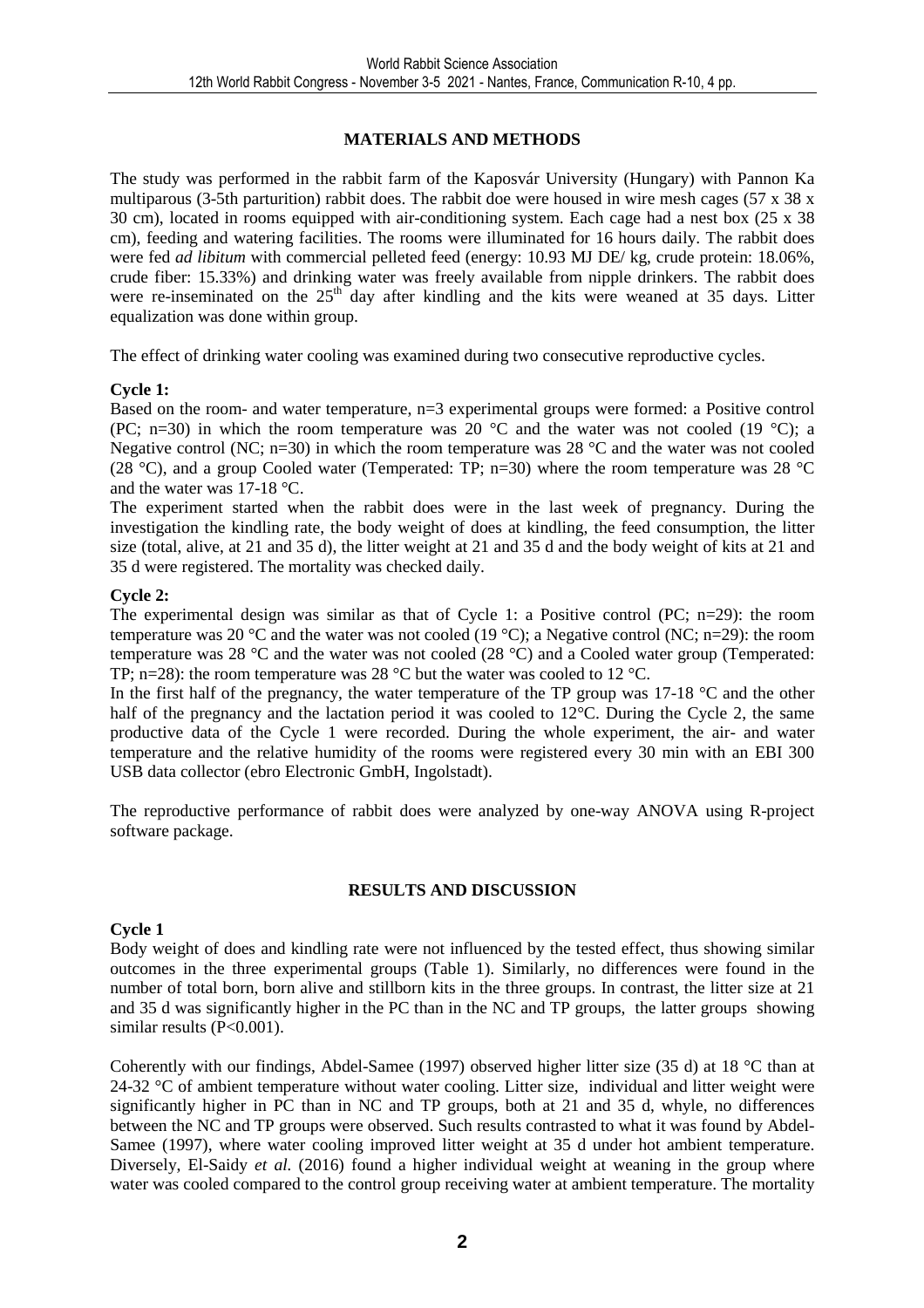rate of kits was significantly higher in the NC and TP than in PC groups in both periods (0-21 and 0- 35 d; P<0.001), which could be in connection with the decline in feed consumption and consequently the lower milk production of the rabbit doe (Marai *et al.*, 2002). At the same time, the differences between TP and NC groups were not significant. The high ambient temperature significantly affected also the feed intake of kits: PC rabbits showed higher values than NC and TP ones throughout the study (P<0.001).

**Table 1**: Effect of ambient and water temperatures on the reproductive performance of rabbit does (Cycle 1)

|                           | PC                | NC                | <b>TP</b>          | SE    | Prob.   |
|---------------------------|-------------------|-------------------|--------------------|-------|---------|
| Kindled does/AI           | 30/30             | 27/30             | 27/30              | ---   | $---$   |
| Kindling rate, %          | 100               | 90                | 90                 | $---$ | 0.200   |
| BW of does at kindling, g | 4433              | 4286              | 4490               | 72.4  | 0.498   |
| Litter size, n            |                   |                   |                    |       |         |
| total born                | 9.86              | 9.13              | 9.58               | 0.35  | 0.689   |
| born alive                | 9.20              | 7.66              | 8.48               | 0.39  | 0.277   |
| stillborn                 | 0.66              | 1.46              | 1.10               | 0.21  | 0.298   |
| at 21d                    | 8.10 <sup>b</sup> | $6.64^{\rm a}$    | 6.00 <sup>a</sup>  | 0.20  | < 0.001 |
| at 35d                    | 7.89 <sup>b</sup> | $6.32^{a}$        | $5.50^{\rm a}$     | 0.23  | < 0.001 |
| Litter weight, g          |                   |                   |                    |       |         |
| at 21d                    | $2795^{\rm b}$    | 1733 <sup>a</sup> | 1608 <sup>a</sup>  | 77.4  | < 0.001 |
| at 35d                    | $7293^b$          | $4455^{\rm a}$    | $3920^{\rm a}$     | 226   | < 0.001 |
| Individual weight, g      |                   |                   |                    |       |         |
| at 21d                    | 346 <sup>b</sup>  | 268 <sup>a</sup>  | $274^{\mathrm{a}}$ | 6.36  | < 0.001 |
| at 35d                    | $924^b$           | $717^a$           | $705^{\mathrm{a}}$ | 15.8  | < 0.001 |
| Mortality, %              |                   |                   |                    |       |         |
| $0-21d$                   | 9.70 <sup>a</sup> | 25.0 <sup>b</sup> | $31.6^{b}$         | ---   | < 0.001 |
| $0-35d$                   | $11.5^{\circ}$    | $27.7^{b}$        | $33.3^{b}$         | ---   | < 0.001 |
| Feed intake, g/day        |                   |                   |                    |       |         |
| $3-9d$                    | $373^b$           | 231 <sup>a</sup>  | $228^a$            | 9.78  | < 0.001 |
| $9-16d$                   | 409 <sup>b</sup>  | 241 <sup>a</sup>  | $235^{\mathrm{a}}$ | 11.6  | < 0.001 |
| $16-21d$                  | $395^{\rm b}$     | $236^{\circ}$     | 241 <sup>a</sup>   | 10.0  | < 0.001 |

 $a,b$ : Different superscripts means significant (P<0.05) difference between groups.

#### **Cycle 2**

Results displayed in Table 2, showed that independently to the ambient and water temperatures, the kindling rate was similar in the three groups which is not consistent with literature data. In fact, according to Marai *et al.* (2001) the kindling rate was higher in winter (15 °C) than in summer (29.7 °C), and the water cooling (10-15 °C) in summer improved it. The body weight of TP does was higher than that of NC ones, with PC group being intermediate for this trait (P<0.05). Similarly to what it was observed in the Cycle 1, the feed intake was lower in TP and NC groups compared to PC one (P<0.001). Also, the water cooling had no positive effect on this trait as NC and TP rabbits showed similar outcomes.

Diversely from what it was observed in Cycle 1, the number of total born and born alive kits (P<0.05) , as well as the litter size at 35 d were significantly higher in the PC group than in NC and TP ones, but in case of litter size at 21 d the difference was only significant between the PC and TP groups. In the same direction of the litter size, also the litter weight differed at 21 and 35 d, it was significantly higher in PC group than TP and NC ones. Similarly to the Cycle 1 the mortality of kits at 21 d was significantly higher in the NC group, than in the PC and TP ones  $(P<0.05)$ , whereas at 35 d no significant differences among groups were observed for this trait. Similarly to our results, Yassein et al. (2008) found a lower mortality rate when cooling water was used under hot ambient temperature.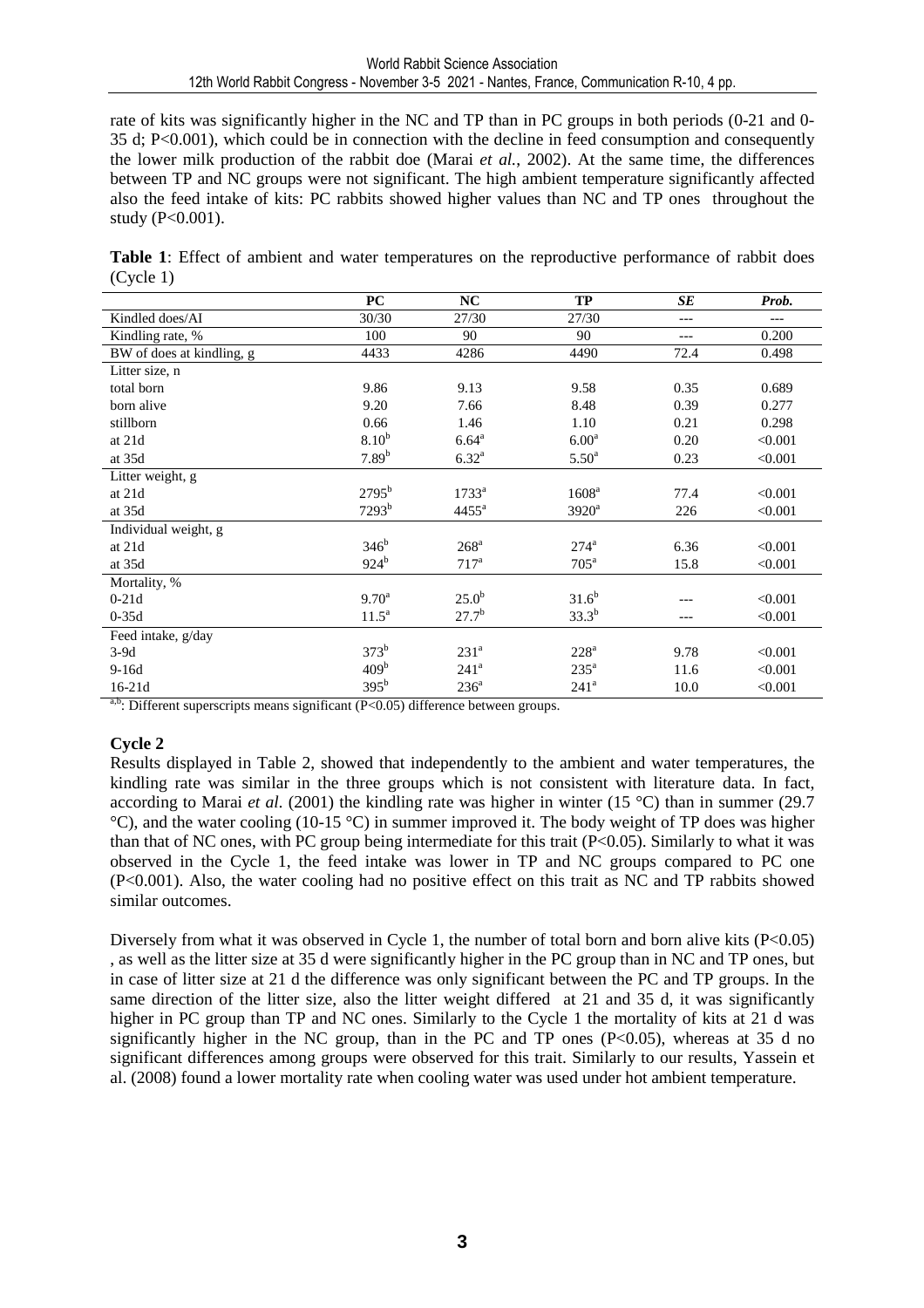|                           | PC                | NC               | TP                 | <b>SE</b> | Prob.   |
|---------------------------|-------------------|------------------|--------------------|-----------|---------|
| Kindled does/AI           | 25/29             | 22/29            | 22/28              | $---$     | ---     |
| Kindling rate, %          | 86                | 76               | 79                 | $---$     | 0.594   |
| BW of does at kindling, g | $4437^{ab}$       | $4263^a$         | $4656^b$           | 56.0      | 0.017   |
| Litter size, n            |                   |                  |                    |           |         |
| Total born                | $9.32^{b}$        | $9.27^{ab}$      | 6.68 <sup>a</sup>  | 0.46      | 0.027   |
| born alive                | 8.56 <sup>a</sup> | $8.40^{\rm a}$   | $6.27^{b}$         | 0.42      | 0.047   |
| stillborn                 | 0.76              | 0.86             | 0.40               | 0.19      | 0.595   |
| at 21d                    | 7.00 <sup>b</sup> | $6.23^{ab}$      | $5.23^{a}$         | 0.20      | < 0.001 |
| at 35d                    | $7.04^{b}$        | $5.95^{\rm a}$   | $5.04^{\rm a}$     | 0.21      | < 0.001 |
| Litter weight, g)         |                   |                  |                    |           |         |
| at 21d                    | $2663^b$          | $1892^a$         | $1768^{\rm a}$     | 82.4      | < 0.001 |
| at 35d                    | 6449 <sup>b</sup> | $4414^a$         | 3889 <sup>a</sup>  | 199       | < 0.001 |
| Individual weight, g      |                   |                  |                    |           |         |
| at 21d                    | $377^b$           | 308 <sup>a</sup> | $338^{ab}$         | 7.43      | < 0.001 |
| at 35d                    | $915^b$           | 751 <sup>a</sup> | $776^{\mathrm{a}}$ | 12.3      | < 0.001 |
| Mortality, %              |                   |                  |                    |           |         |
| $0-21d$                   | 17.5              | 28.2             | 19.7               |           | 0.031   |
| $0-35d$                   | 20.4              | 30.4             | 22.6               | $---$     | 0.060   |
| Feed intake, g/day        |                   |                  |                    |           |         |
| $3-9d$                    | $396^b$           | $283^a$          | $268$ <sup>a</sup> | 8.78      | < 0.001 |
| $9-16d$                   | 441 <sup>b</sup>  | 311 <sup>a</sup> | 303 <sup>a</sup>   | 10.7      | < 0.001 |
| 16-21d                    | 423 <sup>b</sup>  | $302^a$          | 303 <sup>a</sup>   | 9.95      | < 0.001 |

**Table 2**: Effect of ambient and water temperatures on the reproductive performance of rabbit does (Cycle 2)

<sup>a,b</sup>: Different superscripts means significant ( $P < 0.05$ ) difference between groups.

#### **CONCLUSIONS**

Overall, results of the present experiment showed that water cooling was not an effective strategy to improve the reproductive performance of rabbit does kept under hot ambient temperature.

#### **ACKNOWLEDGEMENTS**

The work was supported by the GINOP-2.3.4-15-2016-00005 project. The publication was supported by the EFOP-3.6.3-VEKOP-16-2017-00008. All projects are co-financed by the European Union and the European Social Fund.

#### **REFERENCES**

- Abdel-Samee A.M. 1997. Response of New Zealand white rabbits to thermal stress and its ameloriation during winter and summer of North Sinai, Egypt. *J. Arid Environ.*, *36, 333-342.*
- El Saidy N.R., Allam F.E., Balabel T.M., El-Midany S.A. 2016. Evaluation of Using Honey, Cool water and Levamisole against Heat Stress on Different Traits of Rabbits under Egyptian Summer Conditions. *World Vet J.*, *6, 10-18.*
- Marai I.F.M., Ayyat M.S., Abd El-Monum U.M. 2001. Growth performance and reproductive traits at first parity of New Zealand White female rabbits as affected by heat stress and its alleviation under Egyptian conditions. *Trop. Anim. Health Pro.*, *33, 451-462.*
- Marai I.F.M., Habeeb A.A., Gad A.E. 2002. Rabbits' productive, reproductive and physiological performance traits as affected by heat stress: a review. *Livest. Prod. Sci., 78, 71-90.*
- McEwen G. N., Heath J. E. 1973. Resting metabolism and thermoregulation in the unrestrained rabbit. J*. Appl. Physiol., 35, 884-886.*
- Mousa-Balabel T.M. 2004. Effect of heat stress on New Zealand White rabbits' behaviour performance. *Minufiya Vet. J. 3 , 125-134.*

Xiccato G., Trocino A. 2010. Energy and Protein Metabolism and Requirements. *Nutrition of the Rabbit, 2nd Edition, 83-117.* 

Yassein S. A., Mahmoud K. Gh., Maghraby N., Ezzo O. H. 2008. Hot climate effects and their amelioration on some productive and reproductive traits in rabbit does. *World Rabbit Sci., 16, 173-181.*